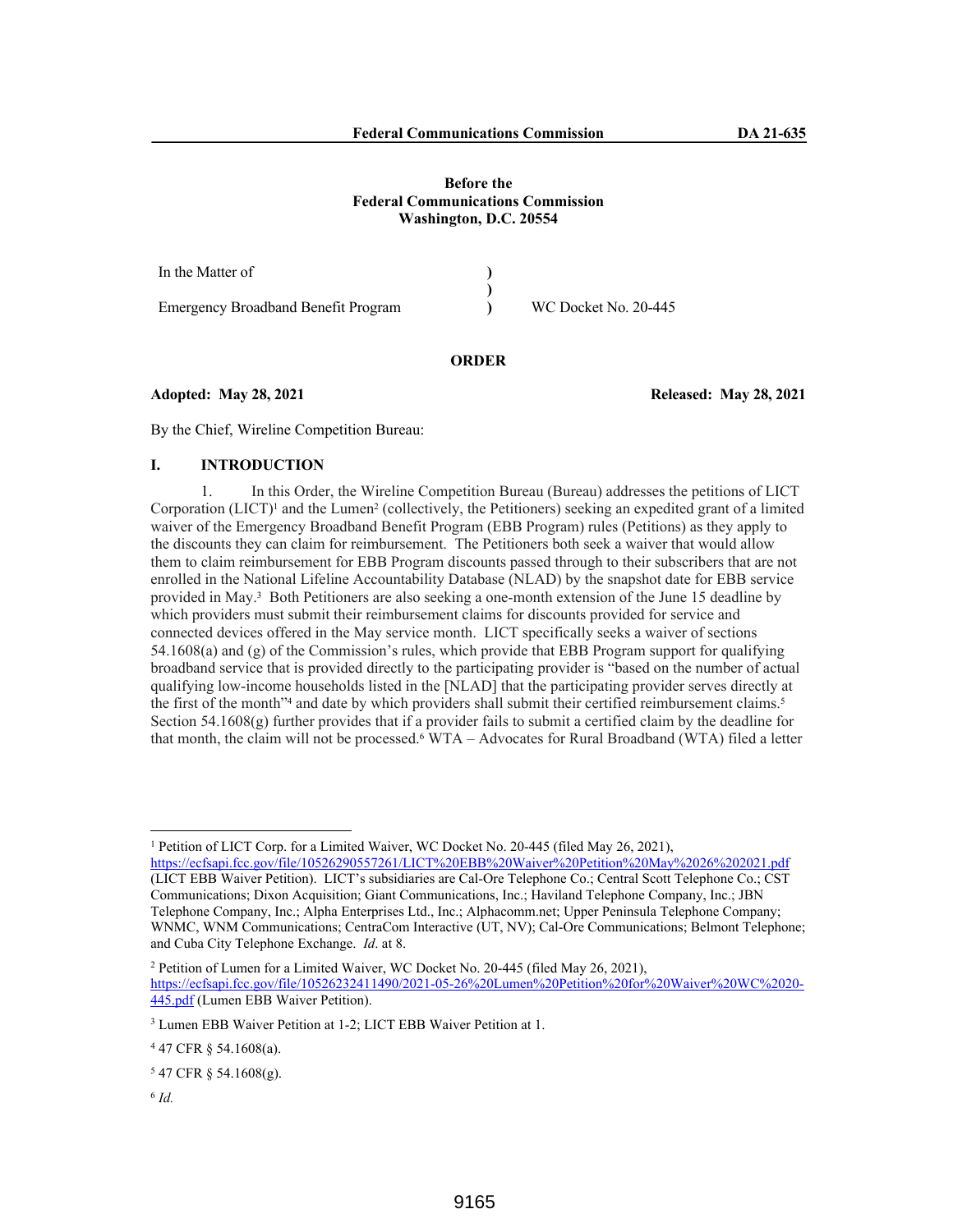requesting that any relief granted to Lumen and LICT with respect to the June 1 snapshot date and the June 15 reimbursement claims deadline be expanded to all similarly affected EBB providers.<sup>7</sup>

2. Based on the Commission's established waiver standard, we deny the Petitions. We find that the Petitioners have failed to show that good cause exists to allow them to receive reimbursement from the Emergency Broadband Connectivity Fund, when, at the time those discounts were provided, the subscribers were not determined to be eligible for such support. Allowing providers to receive reimbursement from a limited fund for subscribers who were not enrolled in the NLAD prior to receiving the discount from the provider is not in the public interest and unavoidably threatens the integrity of the Emergency Broadband Benefit Program. While we find that the public interest does not support the requested relief and therefore must deny the Petitioners' waivers, we commit to continuing to provide guidance and technical assistance through FCC staff and USAC to assist providers in enrolling eligible subscribers as quickly as possible.

## **II. BACKGROUND**

3. On December 27, 2020, the Consolidated Appropriations Act of 2021 (Consolidated Appropriations Act) became law<sup>8</sup> and established an Emergency Broadband Connectivity Fund of \$3.2 billion in the United States Treasury to help Americans afford Internet service during the COVID-19 pandemic.<sup>9</sup> The Act directed the Federal Communications Commission (Commission) to use that fund to establish the EBB Program, under which eligible households may receive a discount off the cost of broadband service and certain connected devices during an emergency period relating to the COVID-19 pandemic, and participating providers can receive a reimbursement for providing such discounts.<sup>10</sup> The EBB Program will conclude when the fund is expended or six months after the end of the public health emergency.<sup>11</sup> On January 4, 2021, the Bureau sought comment on how the Commission should implement the EBB Program.<sup>12</sup>

4. On February 25, 2021, the Commission adopted rules and policies creating and governing the EBB Program pursuant to the Consolidated Appropriations Act in the *EBB Program Order*. <sup>13</sup> The EBB Program uses available funding from the Emergency Broadband Connectivity Fund to provide funding for broadband service and connected devices for low-income households during the COVID-19 pandemic.<sup>14</sup> To participate in the Program, a broadband provider must elect to do so and either be designated as an eligible telecommunications carrier (ETC) or be approved by the Commission.<sup>15</sup> Participating providers will make available to eligible households a monthly discount off the standard rate

9 Consolidated Appropriations Act, 2021, Pub. L. No. 116-260, div. N, tit. IX, § 904(i), 134 Stat. 2130, 2135.

<sup>14</sup> 47 CFR § 54.1602.

<sup>15</sup> *Id.* § 54.1601.

<sup>7</sup> Letter from Derrick B. Owens, Senior Vice President of Government and Industry Affairs WTA -Advocates for Rural Broadband, to Marlene H. Dortch, Secretary, FCC, WC Docket No. 20-445, at 1-2 (filed May. 27, 2021).

<sup>8</sup> Consolidated Appropriations Act, 2021, Pub. L. No. 116-260, 134 Stat. 1182 (2020), *available at*  https://www.congress.gov/bill/116th-congress/house-bill/133/text (Consolidated Appropriations Act).

 $10$  *Id.* § 904(b)(1), (4)&(5).

<sup>&</sup>lt;sup>11</sup> *Id*. Under Section 904, the emergency period "ends on the date that is 6 months after the date on which the determination by the Secretary of Health and Human Services pursuant to section 319 of the Public Health Service Act (42 U.S.C. § 247d) that a public health emergency exists as a result of COVID-19, including any renewal thereof, terminates." *Id.*  $\S$  904(a)(8).

<sup>12</sup> *See Wireline Competition Bureau Seeks Comment on Emergency Broadband Connectivity Fund Assistance*, WC Docket No. 20-445, Public Notice, DA 21-6, at 2 (WCB 2021).

<sup>13</sup> *Emergency Broadband Benefit Program*, WC Docket No. 20-445, Report and Order, FCC 21- 29, 50, para. 98 (2021) (*EBB Program Order*).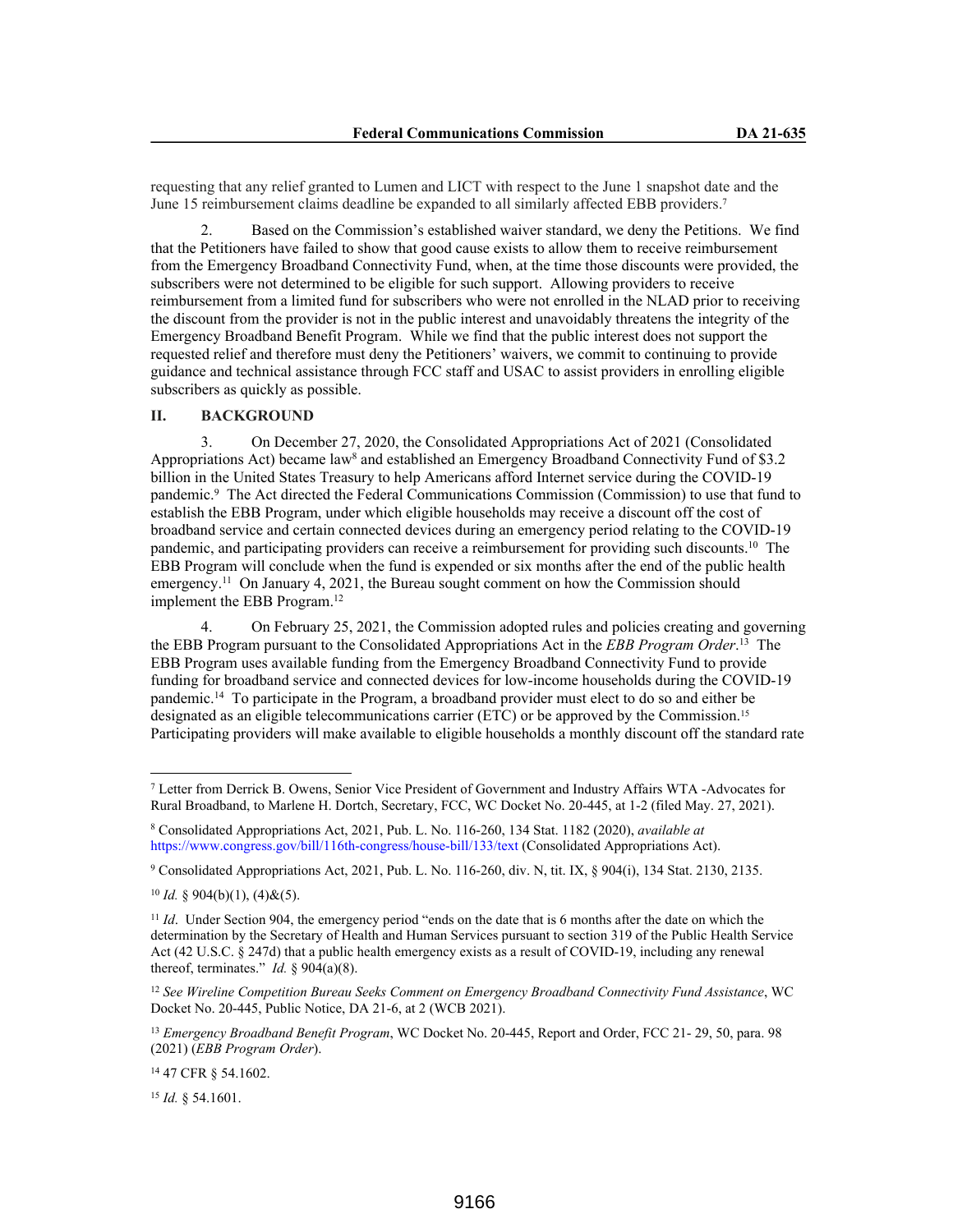for an Internet service offering and associated equipment, up to \$50.00 per month.16 On Tribal lands, the monthly discount may be up to \$75.00 per month.<sup>17</sup> Participating providers will receive reimbursement from the EBB Program for the discounts passed through to eligible households.18 Participating providers that also supply an eligible household with a connected device, defined in the Consolidated Appropriations Act as a laptop, desktop computer, or tablet, for use during the emergency period may receive a single reimbursement of up to \$100.00 for the connected device, if the charge to the eligible household for that device is more than \$10.00 but less than \$50.00.<sup>19</sup> A participating provider may receive reimbursement for only one supported device per eligible household<sup>20</sup> and must submit certain certifications to the Commission to receive reimbursement.<sup>21</sup>

There are multiple pathways for a household to qualify for the EBB Program. If their preferred provider has an approved alternative verification process, a household may qualify through that process.22 Or a provider may rely on the National Lifeline Eligibility Verifier (National Verifier) to confirm a household's eligibility, or may enroll existing Lifeline subscribers in the Program with the household's consent.<sup>23</sup> In all cases, participating providers must transmit the household's information to the NLAD in order to successfully enroll them in the EBB Program and seek reimbursement for any service and connected device support provided to the household.<sup>24</sup> As the Commission stated, "all providers, including those that use an approved alternative verification process or verify eligibility via a school. . . must enroll their subscribers in NLAD prior to claiming reimbursement for those subscribers, to precent duplicative support between providers."

6. In addition to checking for duplicative support,25 the NLAD creates a record that forms the basis of the subsequent claim for reimbursement.26 Reimbursement claims for the EBB Program are based on the number of Program subscribers enrolled with each provider in the NLAD as of the first day of each month.27 When adopting the use of NLAD and the Lifeline Claims System for the EBB Program, the Commission explained that these systems would "ensure that EBB Program providers can submit timely reimbursement claims yet are not claiming support for the same household."28 The Commission added that the NLAD "plays a vital role" in the claims process by capturing the households that are enrolled by the provider on the first of each month and ensuring that providers can only claim those subscribers.<sup>29</sup>

<sup>16</sup> *Id.* § 54.1603(a).

<sup>17</sup> *Id.*

<sup>18</sup> *Id.* §§ 54.1603, 54.1608.

<sup>19</sup> *Id* §§ 54.1603(b), 54.1608(d).

<sup>20</sup> *Id* §§ 54.1608(a), 54.1605(b).

<sup>21</sup> *Id.* § 54.1608(e).

<sup>22</sup> *EBB Program Order* at 30-3, paras. 62-67.

<sup>23</sup> *EBB Program Order* at 24-5, para. 50.

<sup>24</sup> *EBB Program Order* at 23, para. 47.

<sup>25</sup> *EBB Program Order* at 4, 47, paras. 8, 91.

<sup>26</sup> *EBB Program Order* at 4, para. 8.

<sup>27</sup> 47 CFR § 54.1608(a).

<sup>28</sup> *EBB Program Order* at 45-6, para. 88.

<sup>29</sup> *Id*.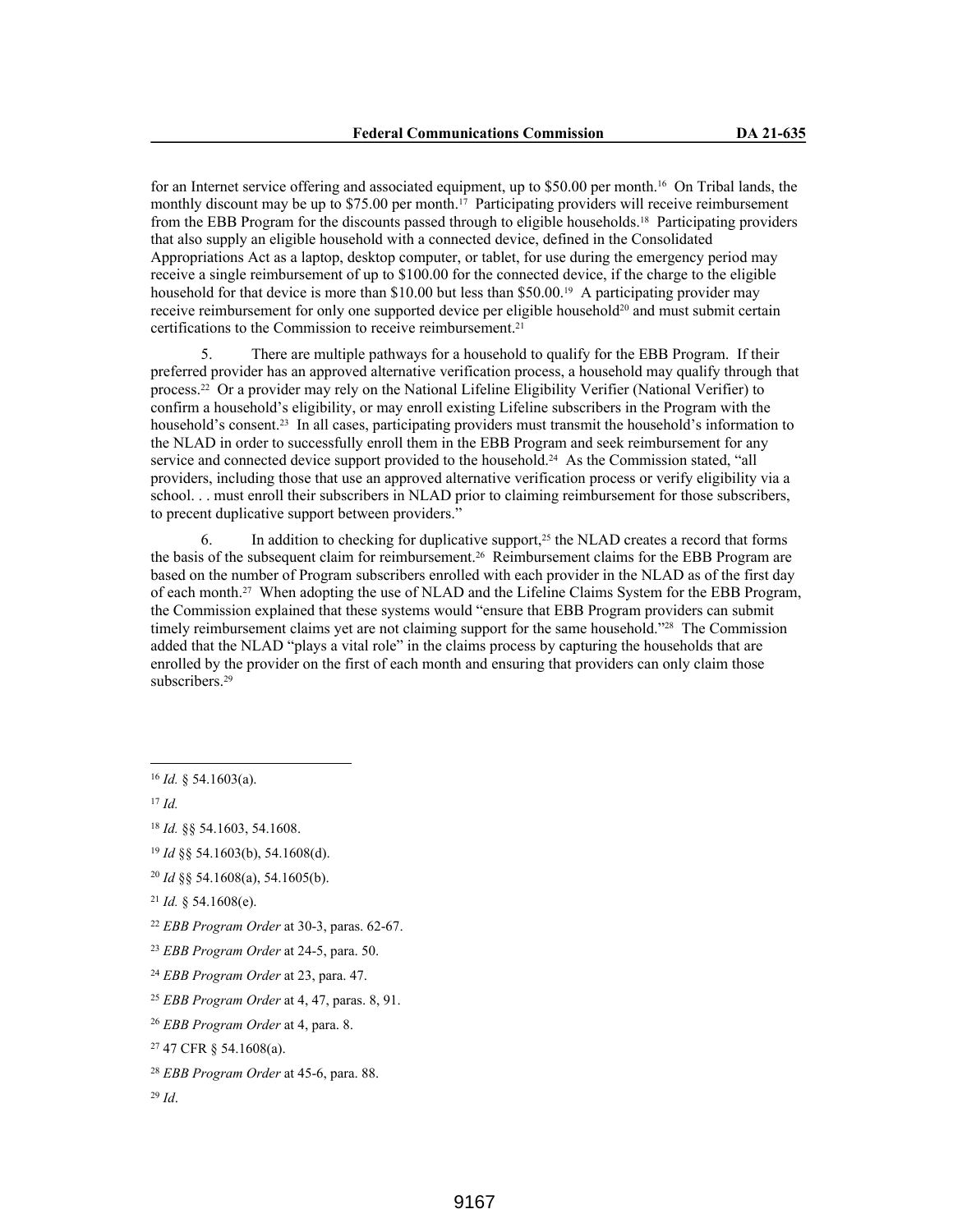7. For all providers, reimbursement claims are based on the number of eligible subscribers enrolled with the provider in NLAD as of the first of the month.30 In the *EBB Program Order* the Commission explained that when establishing the uniform snapshot date for Lifeline, it had found that the practice would 1) reduce the risk that the Lifeline program would reimburse multiple providers for serving the same customer in a month; 2) assist with the adoption of uniform audit procedures; and 3) aid in the calculation of support based on the number of subscribers listed in NLAD.31 In order to receive reimbursement, providers must then submit certified reimbursement claims through the Lifeline Claims System by the 15<sup>th</sup> of each month, or the following business day in the event the 15<sup>th</sup> is a holiday or falls on a weekend.<sup>32</sup>

#### **III. DISCUSSION**

8. We deny the waiver requests, finding that allowing providers to receive reimbursement for service provided to households before they were successfully enrolled in the NLAD undermines the integrity of the EBB Program. We understand that Lumen and LICT are reporting difficulties with enrolling subscribers into NLAD in advance of the June 1 snapshot date,<sup>33</sup> but waiving EBB Program rules in this instance greatly increases the risk of waste, fraud, and abuse by encouraging providers to claim subscribers for service before those subscribers' eligibility had been confirmed by NLAD. To permit such claims would not be in the public interest as it would weaken the integrity of the program and hasten the depletion of the Emergency Broadband Connectivity Fund by allowing claims for ineligible subscribers.

9. As a general matter, "an agency must adhere to its own rules and regulations."<sup>34</sup> Although strict application of a rule may be justified "to preserve incentives for compliance and to realize the benefits of easy administration that the rule was designed to achieve,"35 the Commission's rules may be waived for "good cause shown."36 The Commission may exercise its discretion to waive a rule where special circumstances warrant a deviation from the general rule, and such deviation will serve the public interest.<sup>37</sup> The Commission may take into account considerations of hardship, equity, or more effective implementation of policy on an overall basis.38 The Bureau, under delegated authority, may act on requests for waiver of rules.<sup>39</sup>

10. In their Petitions, LICT and Lumen request a waiver of the EBB Program requirement that providers claim only those households that are enrolled with the provider as of the snapshot date.<sup>40</sup> Specifically, both are seeking to file by July 15 a reimbursement claim for the households that they are serving by the June 1 snapshot date but do not have enrolled in NLAD as of June 1.<sup>41</sup> LICT specifically seeks a waiver of sections 54.1608(a) and (g) of the Commission's rules, which provide that EBB

<sup>31</sup> *Id*.

<sup>36</sup> 47 CFR § 1.3.

<sup>41</sup> LICT EBB Waiver Petition at 1; Lumen EBB Waiver Petition at 2.

<sup>30</sup> *EBB Program Order* at 46-7, para. 90.

<sup>32</sup> 47 CFR § 54.1608(g).

<sup>33</sup> LICT EBB Waiver Petition at 3-5; Lumen EBB Waiver Petition at 3-4.

<sup>34</sup> *NetworkIP, LLC v. FCC*, 548 F.3d 116, 127 (D.C. Cir. 2008).

<sup>35</sup> *Mary v. Harris Found. v. FCC*, 776 F.3d 21, 28 (D.C. Cir. 2015).

<sup>37</sup> *Northeast Cellular Telephone Co. v. FCC*, 897 F.2d 1164, 1166 (D.C. Cir. 1990).

<sup>38</sup> *Northeast Cellular*, 897 F.2d at 1166; *WAIT Radio v. FCC*, 418 F.2d 1153, 1159 (D.C. Cir. 1969).

<sup>39</sup> 47 CFR § 0.291(b).

<sup>40</sup> Lumen EBB Waiver Petition at 1-2; LICT EBB Waiver Petition at 1 (seeking a waiver of 47 CFR §§ 54.1608(a) and  $54.1608(g)$ ).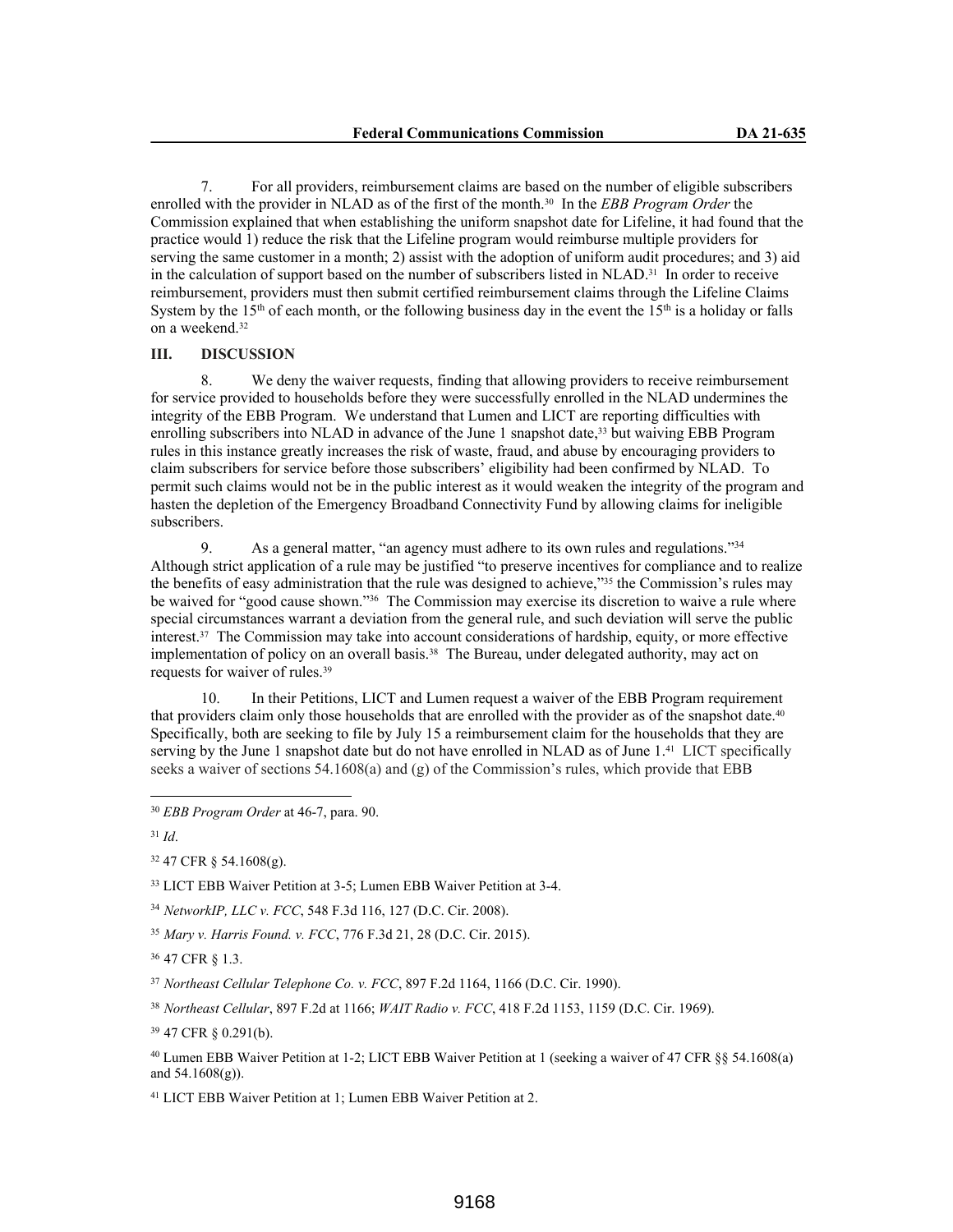Program support for qualifying broadband service that is provided directly to the participating provider is "based on the number of actual qualifying low-income households listed in the [NLAD] that the participating provider serves directly at the first of the month"42 and set forth the date by which providers shall submit their certified reimbursement claims.<sup>43</sup> Section 54.1608(g) further provides that if a provider fails to submit a certified claim by the deadline for that month, the claim will not be processed.<sup>44</sup> LICT offers to file claims by June 15 for those subscribers that appear on their June 1 snapshot report and submit by that same date a list of the households that LICT believes are qualified by the National Verifier for EBB service for the month of May but whose qualification LICT was unable to confirm in order to enroll those households in NLAD by the June 1 snapshot date.<sup>45</sup> LICT would then continue to attempt to enroll those subscribers in to NLAD by June 30 and claim reimbursement for those households by July 15.46 WTA filed a letter alleging enrollment challenges facing small providers and requests that any relief granted to Lumen and LICT with respect to the June 1 snapshot date and the June 15 reimbursement claims deadline be expanded to all similarly affected EBB providers.<sup>47</sup>

11. LICT argues that their waiver request is in the public interest and must be granted because it will "enable[e]participation in the first month of the EBB program by eligible households that were found qualified by the [National Verifier] but that, through no fault of their own, were unable to have their data uploaded into the NLAD before June 1."48 Lumen similarly argues that granting its waiver request will allow it to pass through discounts to its subscribers whom it believes are qualified, but whose qualification Lumen cannot confirm in order to enroll those households in the NLAD, through no fault of their own.49 Both Petitioners assert that granting their waiver will not materially undermine the efforts of the FCC and Universal Service Administrative Company (USAC) to forecast the projected the end of the EBB Program.<sup>50</sup> Both Petitioners point to the technical challenges they have encountered in establishing their processes for this emergency program and in trying to enroll their subscribers into NLAD as an explanation for why their subscribers have not been enrolled in NLAD and why a waiver must be granted.<sup>51</sup>

12. For operational and program integrity purposes, providers cannot claim reimbursement for a household that is not enrolled. As the Commission has explained, the NLAD serves a function beyond managing enrollments for providers – it is used to prevent duplicative support by ensuring that a household is receiving one Emergency Broadband Benefit as required by the Commission's rules.<sup>52</sup> It is

<sup>44</sup> *Id.*

<sup>45</sup> LICT EBB Waiver Petition at 2.

<sup>46</sup> *Id*.

<sup>47</sup> Letter from Derrick B. Owens, Senior Vice President of Government and Industry Affairs WTA -Advocates for Rural Broadband, to Marlene H. Dortch, Secretary, FCC, WC Docket No. 20-445, at 1-2 (filed May. 27, 2021).

<sup>48</sup> LICT EBB Waiver Petition at 2.

<sup>49</sup> Lumen EBB Waiver Petition at 4.

<sup>50</sup> LICT EBB Waiver Petition at 4; Lumen EBB Waiver Petition at 3.

<sup>51</sup> LICT EBB Waiver Petition at 3-5; Lumen EBB Waiver Petition at 3.

<sup>52</sup> 47 CFR § 54.1609(b) (requiring the de-enrollment of a subscriber if the subscriber is receiving the EBB discount from another provider or more than one member of the household is receiving the EBB discount); *See also*, 47 CFR § 54.1600(g) (providing that "Duplicative support exists when an Emergency Broadband Benefit subscriber is receiving two or more Emergency Broadband Benefit services concurrently or two or more subscribers in a household have received a connected device with an Emergency Broadband Benefit discount."); 47 CFR § 54.1600(p) (defining the National Lifeline Accountability Database as "an electronic and manual system with

(continued….)

<sup>42</sup> 47 CFR § 54.1608(a).

<sup>43</sup> 47 CFR § 54.1608(g).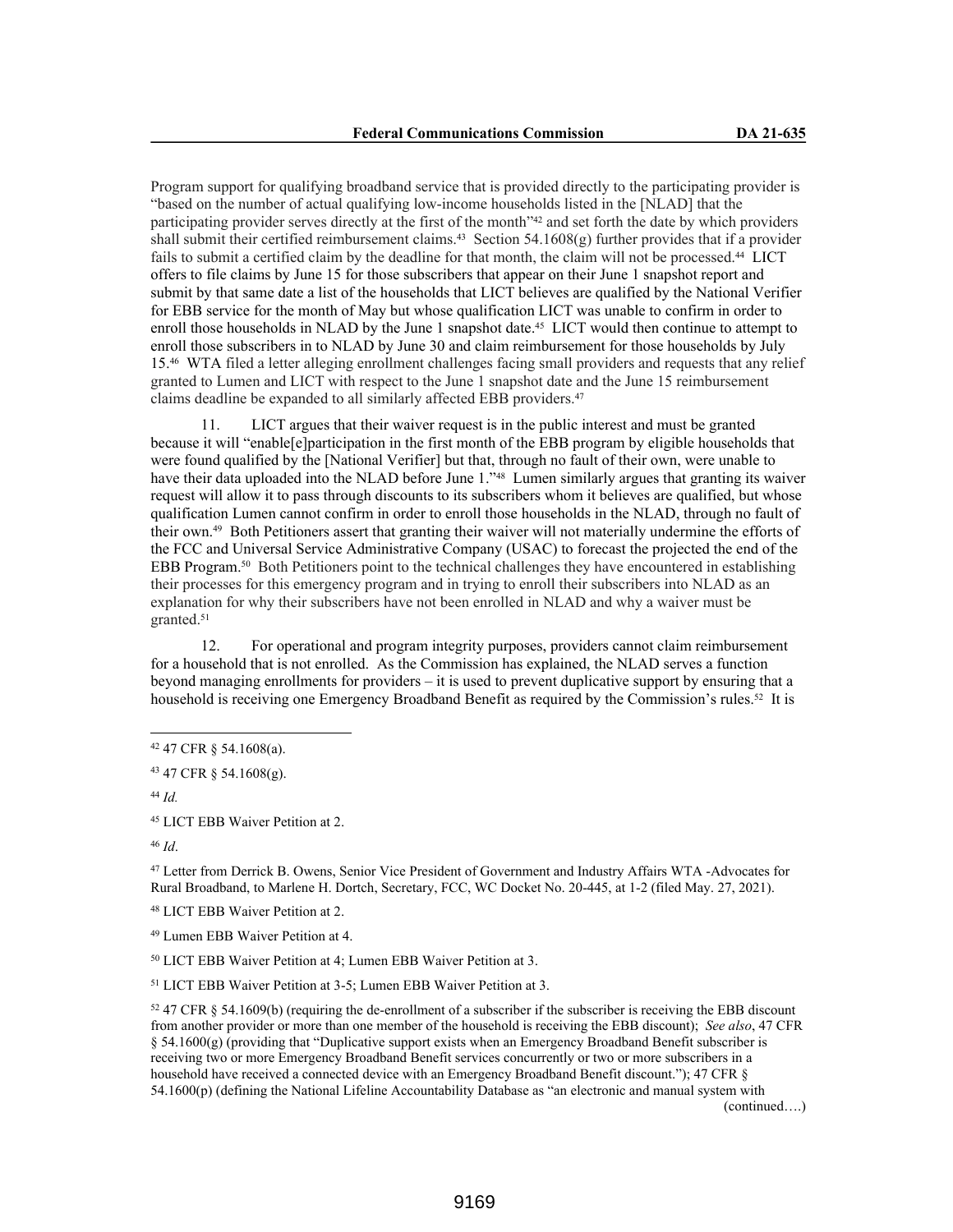incorrect for Lumen and LICT to suggest that their subscribers, despite not being successfully enrolled in the NLAD, are eligible to be claimed for reimbursement for any discount provided before they were enrolled. Even if a consumer has received a qualified result from the National Verifier, only a successful enrollment in the NLAD is proof to the provider that the customer is eligible to receive the Emergency Broadband Benefit. The Petitioners' proposed solution of enrolling these consumers after the June 1 snapshot before claiming them for discounts provided in May ignores the fact that the NLAD is not designed to determine on June 20, for example, whether a consumer was eligible to receive the benefit back in May. Enrolling these subscribers after the June 1 snapshot date does not prove that these subscribers or another member of their household were not enrolled with a different participating provider in May. For providers relying on the National Verifier to determine eligibility, only enrollment of a consumer in NLAD by the June 1 snapshot date can make that consumer eligible to receive the Emergency Broadband Benefit in May. Petitioners' proposed workarounds frustrate the administration of the EBB Program by ignoring the safeguards put in place to ensure that only eligible subscribers are claimed by providers.

13. Moreover, we are also concerned this proposed resolution proffered by Petitioners overlooks the fact that some customers may not be eligible. Petitioners do not appear to consider that the reason they may not be able to enroll a particular customer is because that customer's eligibility may not actually have been confirmed by the National Verifier, not because of technical challenges. Lumen and LICT claim, without support, that the customers they are attempting to enroll and seek to claim all have been qualified. For Lumen and LICT, who are relying on the National Verifier and not an FCC-approved alternative verification process to determine eligibility, only a successful NLAD enrollment would signify that the household 1) received the required qualified result from the National Verifier and 2) is not receiving duplicative support. To claim that all of the subscribers they are attempting to enroll are indeed qualified is not only unsupported but might explain the difficulty they are having with enrolling their subscribers.

14. We are sympathetic to the challenges faced by providers who have agreed to participate in this program. Both LICT and Lumen describe frustrations enrolling prospective subscribers.<sup>53</sup> However, over one million households have already been enrolled in the Program by hundreds of providers, indicating that many providers have been able to use the guidance provided in the NLAD enrollment tools USAC shared with providers to successfully enroll customers and overcome any technical challenges they did encounter.54 USAC has offered providers training and instructions on the NLAD system and consistently hosted office hours during which providers could ask questions of USAC staff.55 This week, USAC provided guidance to providers on enrollment, reminding participating providers that the information the provider uses to enroll a subscriber into the NLAD must match the information the National Verifier has on file for the same subscriber.56 In that bulletin, USAC advises providers that to avoid upload errors, they should, in part, enter the consumer's name and address just as they appear on the consumer's "Qualified" screen in the National Verifier application portal. Prior to the filing of these petitions, FCC staff had also spoken to both Lumen and LICT, provided best practices on how to enroll subscribers, and advised that the companies should use National Verifier information provided by the consumer, rather than information entered on the company's own intake forms that may

associated functions, processes, policies and procedures, to facilitate the determination of consumer eligibility for the Lifeline program and the Emergency Broadband Benefit Program, as directed by the Commission).

<sup>53</sup> LICT EBB Waiver Petition at 3-4; Lumen EBB Waiver Petition at 3.

<sup>54</sup> Press Release, FCC, Emergency Broadband Benefit Program Enrolls Over One Million Households (May 20, 2021), https://www.fcc.gov/document/over-one-million-households-enroll-emergency-broadband-benefit.

<sup>55</sup> USAC, Webinars and Trainings, https://www.usac.org/about/emergency-broadband-benefit-program/webinarsand-trainings/ (last visited May 27, 2021).

<sup>56</sup> Email from USAC, Emergency Broadband Benefit Program: NLAD Best Practices for Common Enrollment Errors (sent May 26, 2021, 17:38 ET).